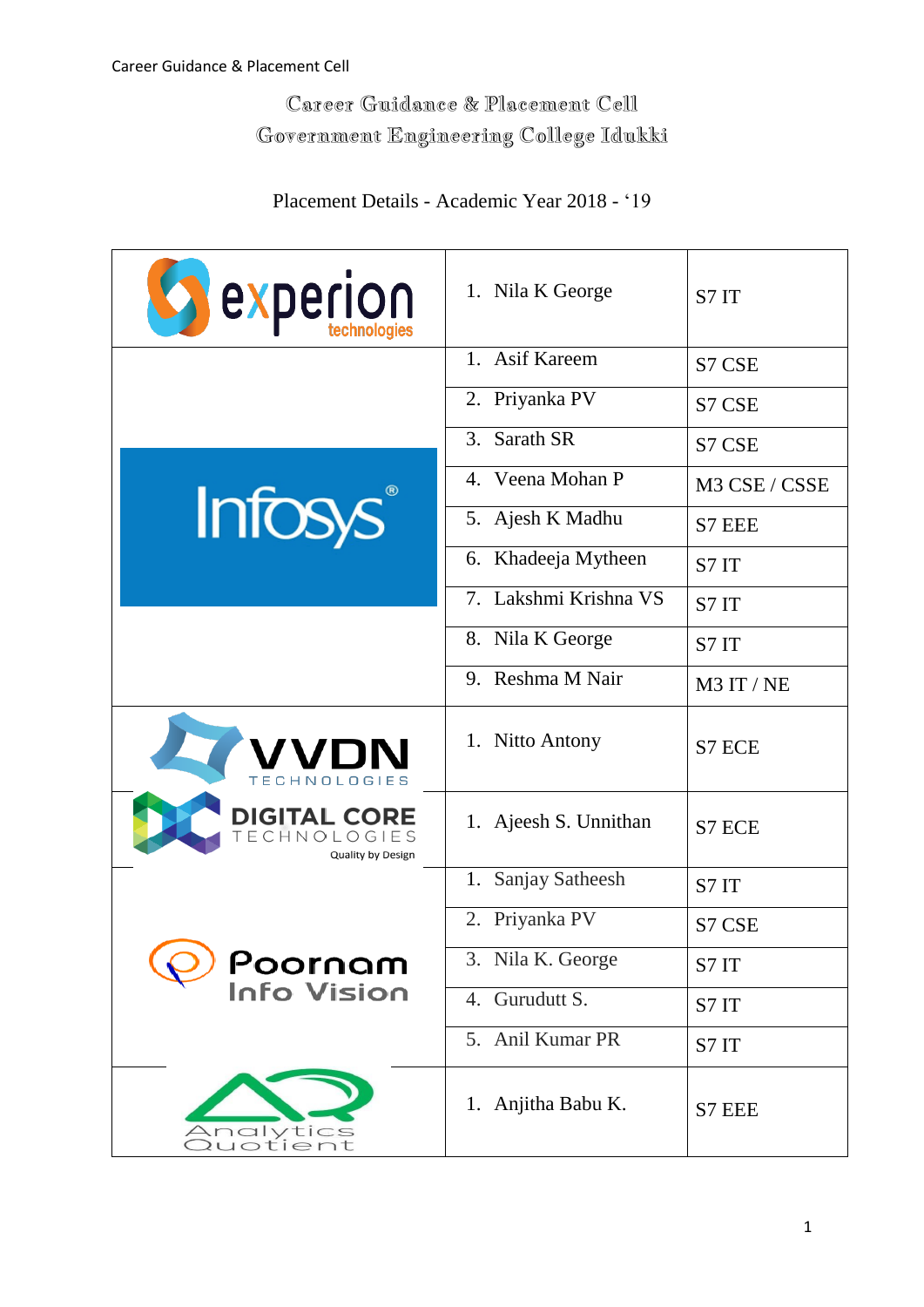| <b>TATA CONSULTANCY SERVICES</b><br>$1b$ s             | Bineesh N.<br>1.<br>Beegum Nasiya<br>2.<br>Shinu Shafnas<br>3.<br>Akhila Shibu<br>4.<br>Sahira Shamsudheen<br>$1_{-}$                                                        | S7 CSE<br>S7 IT<br>S7 IT<br>S7 CSE<br>S7 ME                                          |
|--------------------------------------------------------|------------------------------------------------------------------------------------------------------------------------------------------------------------------------------|--------------------------------------------------------------------------------------|
| Inventing future<br>Applying Thoug                     | 1. Reshma Reghuvaran<br>2. Nila K George<br>3. Mithilesh Kurup<br>4. Asif Kareem                                                                                             | S8 ECE<br>S8IT<br>S8 ME<br>S8 CSE                                                    |
| svstems<br>A G I L E                                   | Sonu James<br>1.<br>1. Prakash Christo                                                                                                                                       | S8IT<br>S8 ME                                                                        |
| <b>BUSINESS CONSULTANCY</b><br>Smart Ideas, Delivered. | 1. Anjana S<br>2. Arathi Chandran<br>3. Ganeshkrishnan KK<br>4. Jithin JL<br>5. Ashar Jaman PP<br>6. C. Praveena P Kumar<br>7. Shyam Reghu<br>8. Anagha T<br>9. Reshma Rajan | S8 CSE<br>S8IT<br>S8 ECE<br>S8 ECE<br>S8 CSE<br>S8 ECE<br>S8 CSE<br>S8 CSE<br>S8 EEE |
| <b>Surst</b>                                           | 1. Vipul R.                                                                                                                                                                  | S8 CSE                                                                               |
| Cognizant<br>Technology<br>Solutions                   | 1. Anagha T.<br>2. Ganesh krishnan KK<br>3. Devika Sreenivasan<br>4. Gurudutt S<br>5. Shinu Safnas CO                                                                        | S8 CSE<br><b>S8 ECE</b><br>S8IT<br>S8IT<br>S8IT                                      |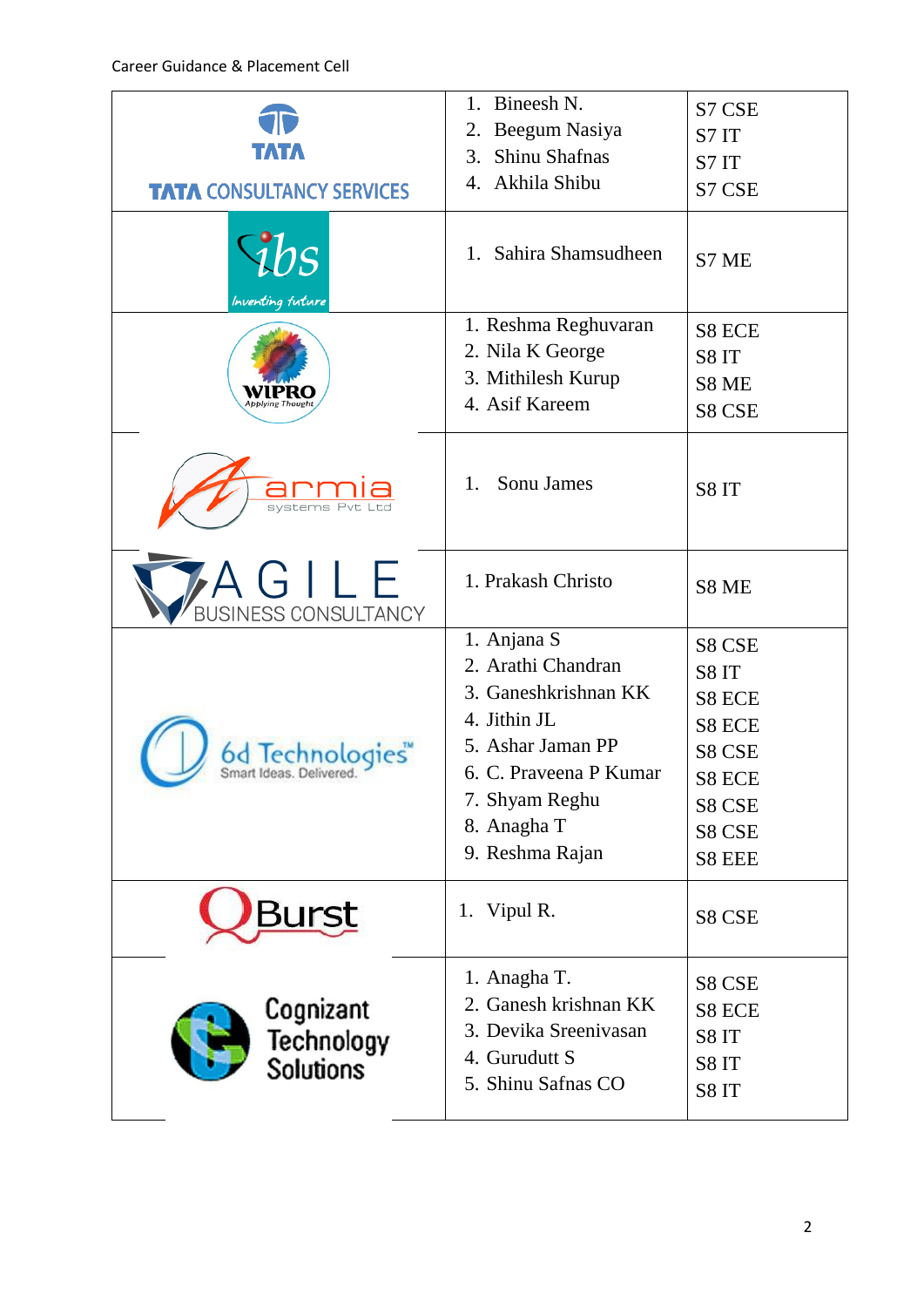| <b>TRAVANCORE</b>                                                       | 1. Sabarinath ES                                     | S8 CSE           |  |
|-------------------------------------------------------------------------|------------------------------------------------------|------------------|--|
| <b>Acsia</b>                                                            | 1. Sreelakshmi KS                                    | S8IT             |  |
| <b>NAVIGANT</b>                                                         | 1. Kamalendu C menon                                 | S8ECE            |  |
| TECHNOLOGIES                                                            | 1. Ajeesh S Unnithan<br>2. Sreejith Alambatta        | S8ECE<br>S8ECE   |  |
| <b>TECHNOLOGIES</b>                                                     | Nayana S. Nair<br>1.                                 | S8IT<br>S8IT     |  |
| nit                                                                     | 1. Mohammed Unais                                    |                  |  |
|                                                                         | Gireesh Gopi<br>1.<br><b>Tristan Rodriguez</b><br>2. | S8 ECE<br>S8 CSE |  |
| ZERONE                                                                  | 1. Akhil Babu<br>2. Jishnu Raj M.                    | S8 CSE<br>S8 CSE |  |
| <b>CONSULTING</b>                                                       | 3. Keerthana KJ                                      | S8 CSE           |  |
| <b>UST</b> Global <sup>®</sup><br>Innovation . Information . Technology | 1. Vrinda Mohan                                      | S8 CSE           |  |
| SOFTECH                                                                 | 1. Deepak KR                                         | S8IT             |  |
| CAMERON                                                                 | 1. Abisha S.<br>2. Sahira Shamsudheen                | S8 ME<br>S8 ME   |  |